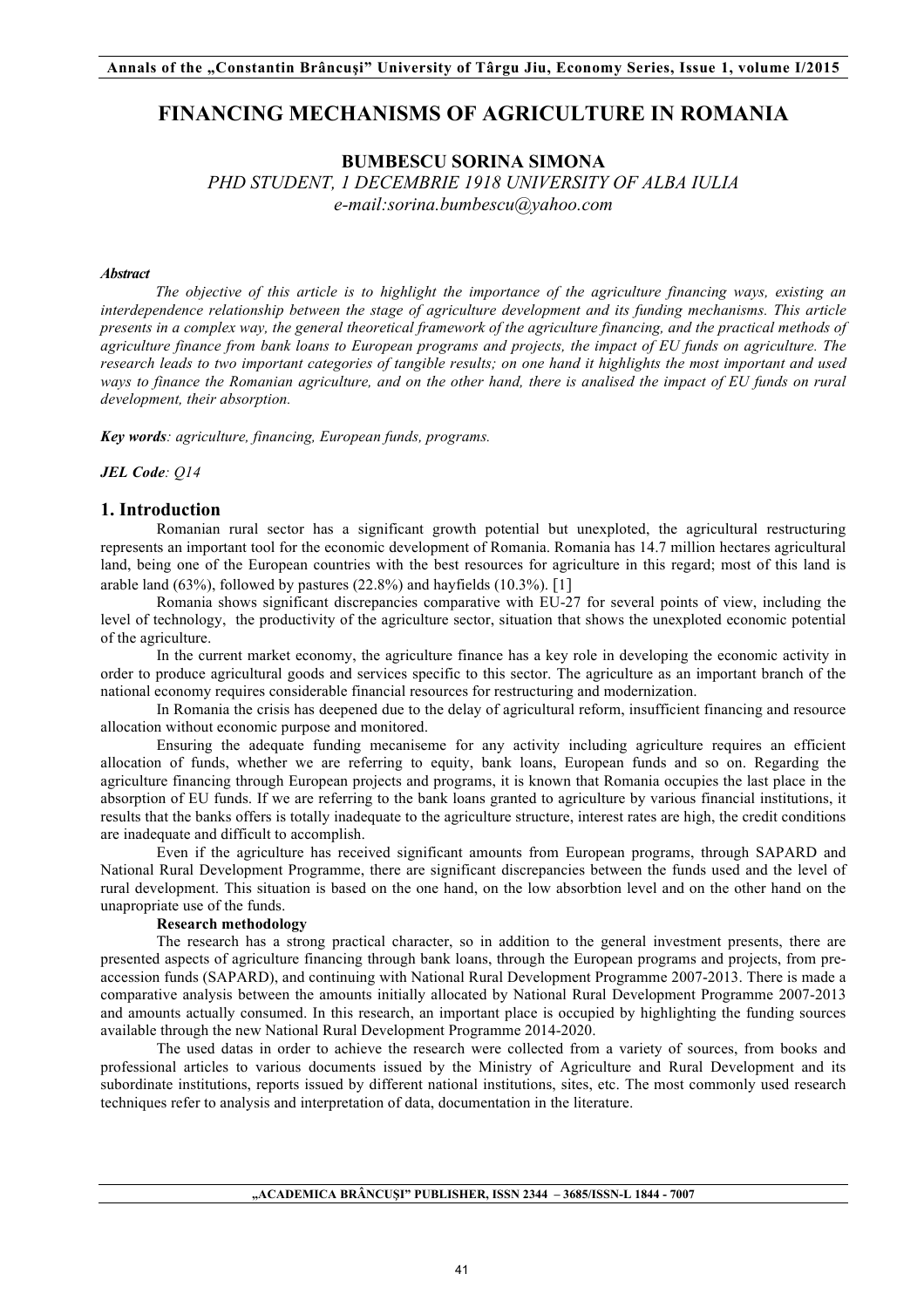# **2. The current situation of Romanian agriculture**

After Romania adhered to EU, the proximity process to the other countries agriculture occurs slowly, without any notable progress in terms of structural and functional compatibility of the system.

In terms of agriculture performance and rural development, the current state of Romanian agriculture is similar to the stage in wich was the agriculture of EU-6 in the period 1965-1970:

- Example 1 The production value per hectare obtained by Romanian farmers (800-900  $\epsilon$  / ha) is about 2.5 times lower than that obtained by farmers in the EU (1800-2000  $\epsilon$  / ha);
- ! The intermediate consumption as a way of supporting their production technologies, register important differences from one country to another. Romania has an intermediate consumption of 715 euro/ha, compared to Netherlands - 8369 euro / ha, Belgium - 3987 euro/ha;
- ! Gross value added is at half the EU-15, which makes that the final agricultural production in Romania to be approximately 1400 to 1500  $\epsilon$  / ha compared to 2400 to 2600  $\epsilon$  / ha in EU-15;
- ! In Romania in subsistence farms the own consumption represents 90-92% of the production of these farms and for semi-subsistence farms is 50-52% (in EU-15 is only 10-12%). The consequence of this is that the commercial value of agricultural production in Romania is  $400-420 \text{ }\epsilon/$  ha, that is four times lower than the EU-15;
- $\triangleright$  The equipment and machinery of a romanian farmer compared with the farmer endowment in EU 15 is about 25 times lower ( $\epsilon$  9,000 tangible assets in EU,  $\epsilon$  350 in Romania);
- External the bank loans for European farms are about 15 times higher than those granted to romanian farms (1700-2000  $\epsilon$  / ha credits in the EU,  $110 \text{ } \in$  / ha in Romania). [6]

Non-agricultural performance of Romania, fluctuations caused by old technologies, minimal consumption of inputs have severe consequences on both the insurance of the necessary of agricultural products and the overall cost of the agricultural sector.

Considering the above, we believe that the factors who are generating non-performance of romanian agriculture are: the inefficiency of the allocation and use of resources, a system of disequilibrium of the property and holdings, the prices of agricultural products and agricultural production inputs.

It should be noted that although the agriculture has received various forms of financial support, with significant growth in recent years, those have not been found in the increase of agricultural production value and gross value added in agriculture, generally these indicators remained at the same level.

The analysis of the degree of incompatibility of Romanian agriculture and rural economy with the European, reveals significant discrepancies between Romania and EU, we consider that those aspects are based on:

- $\triangleright$  the insufficient degree of adaptation of the common agricultural policy;
- $\triangleright$  technological gap compared to other EU member states;
- $\triangleright$  insufficient access to European funds through projects;
- $\triangleright$  institutional incompatibility caused by market functionality, structural differences and institutional functionality;
- $\triangleright$  excessive bureaucracy and confusing legislation.

# **3. General considerations on the agriculture financing**

The economic activity financing refers to the insurance of cash flows to cover necessary expenses for a project, an activity performed in the national economy, an industry or the entity [3].

The financing economic activity can be realized from several sources, namely: their own sources, subsidies from the state budget, loans, UE funds, programs and European projects.

One of the characteristics of the romanian agriculture from the transitions period refers to the surplus of labor and lack of capital, so that agricultural financing was made from own sources, support from the state budget, loans, EU funds through SAPARD program.

In order to adopt the comunitar acquis, as is mentioned in the Position Paper on Chapter 7- Agriculture, negotiated by Romania to EU, must be achieved a series of objectives who can allow the agriculture finance:

- ! establish some finance policies of agriculture with objectives on short, medium and long term;
- ! reviewing existing legislation related to "commercial farms" in order to adopt the concept of european economic dimension;
- $\triangleright$  implementation of Common Agricultural Policy (CAP) mechanisms. In order to achieve this objectives, the most important measures were: solving terrier problems, animal identification, increasing the educational level of the farmers, functioning the paying agency [10].

Ministry of Agriculture and Rural Development, through its institutions manage the funds allocated from the state budget and the two funds under the Common Agriculture Policy: the European Agricultural Guarantee Fund and the European Agricultural Fund for Rural Development. These institutions ensure funding both Pillar I "Common Organization of Payments" and Pillar II "Rural Development".

The aim of mechanism of direct payments by Single Area Payment Scheme (SAPS) is to provide a grant in order to achieve a agricultural balance market. The modernisation of agricultural holdings and rural areas are funded based on the projects financed from Community, national co-financing and own resources of economic agents.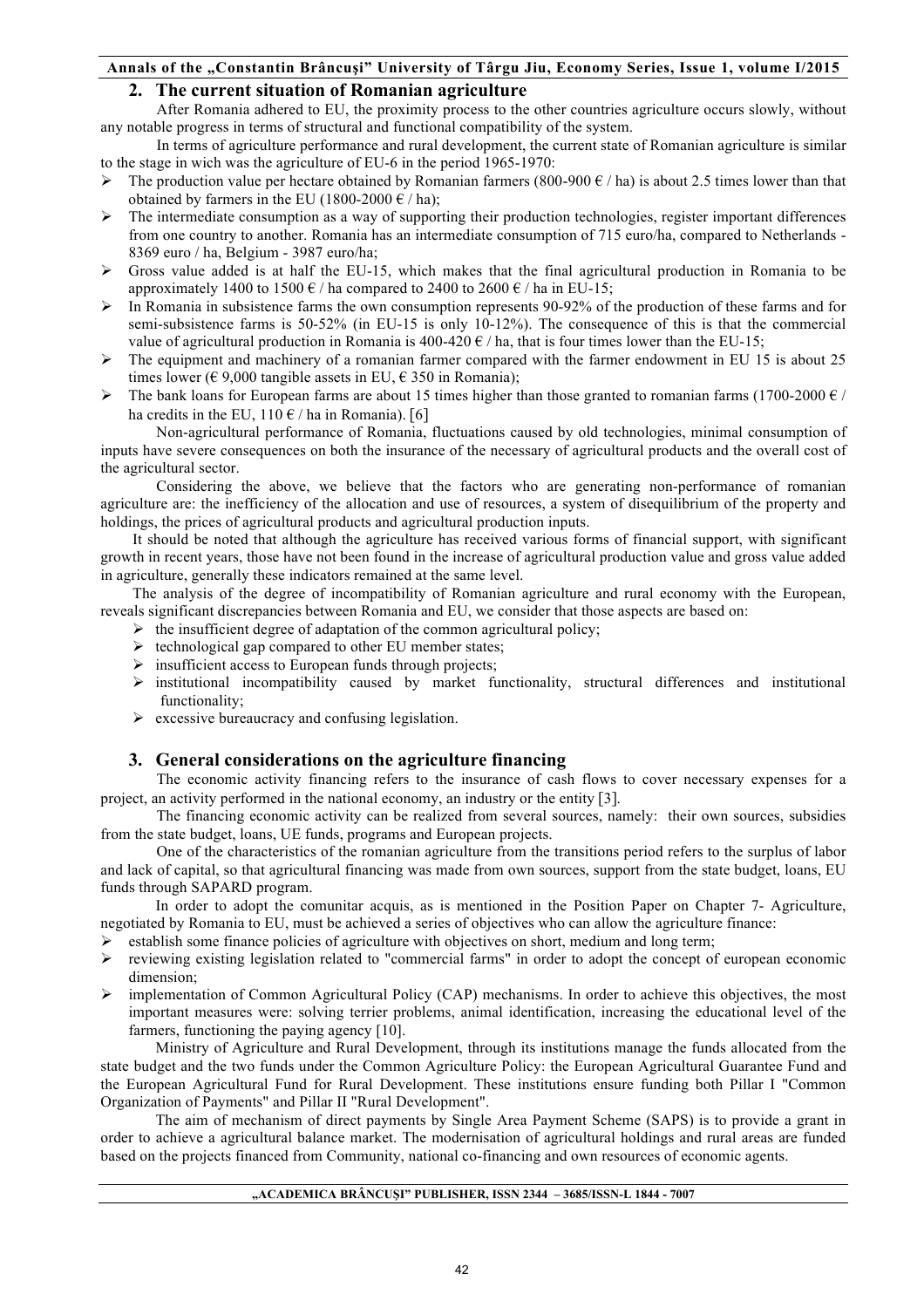During the period 2007-2009, the agricultural sector from Romania has benefited from a series of funding schemes, the amount paid in the period 2007-2009 was 3.854.673 million lei. After accession, Romania has to adapt its agricultural in order to integrate into EU internal market and to adopt the Common Agricultural Policy (CAP). During this period, were made payments by single area payment and complementary national direct payments for crops and animals.

Given the importance of agriculture to the national economy, there are required a series of measures to support it, respectively:

- $\triangleright$  protect the income of farmers;
- $\triangleright$  increase agricultural productivity;
- $\triangleright$  improve the balance of trade in agricultural products;
- $\triangleright$  food security [4]

# **4. Impact of bank loans on the agriculture finance**

In agricultural financing and investment in this area an important place is the lending system. Due to the specific particularities of the agriculture (seasonality of production, the action of natural factors, different times to incur expenditure and achievement of revenue, etc.), the essential problem of the farmer is the financial resources to a new cycle of production in order to ensure the investments that contribute to profitable business. After 1990, lending to agriculture has declined due to land reform, the negative effects of macroeconomic reform (inflation, high interest rates, etc.) and the low performance of this sector.

Since 2003, there were introduced two economic and financial instruments for financing agriculture: agricultural credit for production and investment credit in agriculture. Due to the strict conditions of banks, the access to credits for the most farmers was limited, being favored large farms.

Before accession to the EU, the banking sector tended to reduce lending for rural area because of the low profitability. Currently, in Romania there are 42 credit institution that sustain the financing needs of agriculture.

The interest of financing institutions in lending the agriculture increased as the state has established a set of financial policies:

- $\triangleright$  dispersion of bank risk in lending to agriculture by passing from monobank system (agricultural bank) to a diversified system through which all commercial banks who have in their strategy the farmers lending;
- ! establishment of guarantee funds institutions who takes the risk of agriculture lending;
- interest subsidies on loans gaves to the farmers;
- $\triangleright$  provide state financial support in order to have the advance requested by the commercial banks to provide credit for the purchase of agricultural equipment;
- taking the risk of farmers lending by Guarentee Fund by 100% until 2010 and 80% after;
- ! European funds for the development of investment projects under SAPARD and National Rural Development Programme.

Regarding the development of rural projects, the business areas showed a particular interest but it appears the problem of ensuring cofinancing of projects. So to fix this problem, since 2005, the Romanian Government has developed a package of normative acts for lending and loan guarantees for investments, in particular to ensure cofinanced of SAPARD projects. The program "Fermierul" was an essential component of this package and the main instrument for increasing the absorption of EU pre-accession funds (SAPARD). Also for the beneficiaries of SAPARD program was made from state funds a rural credit guarantee scheme by providing guarantees (covering 100% of the loan amount and taking the credit risk).

Currently, there are two favorable trends in the relation of the farmers with the commercial banks:

- $\triangleright$  availability for all commercial banks to provide credit to farmers on the basis of certificates issued by the Agency for Payments and Intervention in Agriculture for various forms of support;
- $\triangleright$  competition between banks to grant credits for production and especially for the absorption of EU funds. These loans are granted special to the customers with financial performance and no obligations to the state budget, those with cash-flow developed through bank accounts.

In order to increase the absorption of European funds for agriculture, it was created a loan guarantee scheme for the beneficiaries of the measures financed by European Fund for Agriculture and Rural Development. The guarantees are granted by Guarentee Fund under the following conditions:

- $\triangleright$  beneficiaries have signed a grant agreement with Paying Agency for Agriculture and Rural Development;
- $\triangleright$  guarantee covers maximum 80% of the approved financing;
- $\triangleright$  guarantee fees payable by beneficiaries are those established by Ministry of Agriculture and Rural Development.

### **5. Agriculture finance by European programs and projects**

After Romania joined the EU, in agriculture are applying the mechanisms of Common Agriculture Policy that meets the necessary policies to adapt to the requirements of the Community, taking into account the national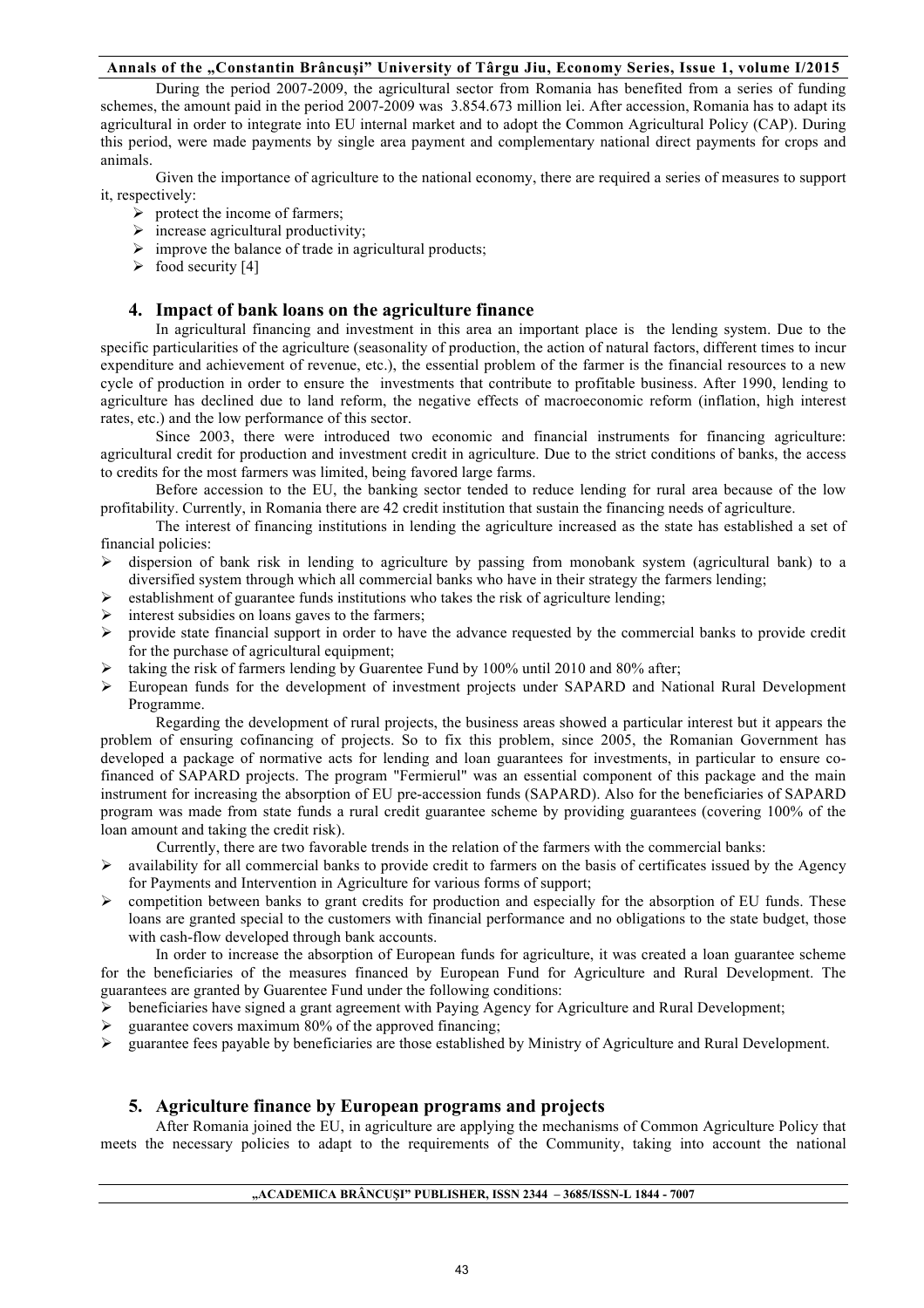peculiarities. The Romanian agriculture is far from EU objectives regarding the cost competitiveness, development of service in rural areas.

Common Agriculture Policy application is made by Ministry of Agriculture and Rural Development together with its regional institutions and the funds manage for agriculture support is done by Agency for Payments and Intervention in Agriculture and Paying Agency for Agriculture and Rural Development.

Common Agriculture Policy is based on two pillars: Pillar 1 which refers to market measures for ensuring food security, supply-demand adjustment, increase farmers' incomes. Pillar 2 includes measures to modernize the agriculture and food sector, economic development of rural areas and social cohesion.[6]

Agricultural policy measures applied in Romania since 2007 are:

- Single Area Payment Scheme
- $\triangleright$  National complementary payments per hectare and animals
- ! Other forms of support from the state budget for sensitive activities in relation to the market and to eliminate disparities comparative to EU.

### **SAPARD Program**

SAPARD Programme is an EU financial instrument whose purpose is to help the candidate countries in the pre-accession with the agricultural and rural development [2].

SAPARD program objectives were achieved through four axes which contains 10 measures whose purpose is the rural development:

Priority 1: Improving market access and competitiveness of agricultural processed products:

- $\triangleright$  Measure 1.1 Improving the processing and marketing of agricultural and fishery products;
- $\triangleright$  Measure 1.2 Improving the structures for quality, veterinary and plant health, food quality and consumer protection.

Priority 2: Improving infrastructures for rural agriculture development:

! Measure 2.1 Development and improvement of rural infrastructure.

Priority 3: Development of rural economy:

- $\triangleright$  Measure 3.1 Investments in agricultural holdings;
- $\triangleright$  Measure 3.2 Setting up producer groups:
- $\geq$  Measure 3.3 Agricultural production methods for protection the environment and maintain the countryside;
- $\triangleright$  Measure 3.4 Development and diversification of economic activities generating multiple activities and alternative income;
- $\triangleright$  Measure 3.5 Forestry.

Priority 4: Development of human resources

- Measure 4.1 Improvement of vocational training;
- > Measure 4.2 Technical Assistance. [7]

At the end of 2009, the total amount committed for the whole program was 1354.929 million euros, resulting in a degree of engagement of 89.06% compared to allocations 2000-2006. Regarding the payments at 31 december 2009 there was a total of 1348.016 million euros, resulting in a consumer grade 88.60% compared to allocations 2000- 2006. Detailed statement of amounts involved and the number of projects submitted for each measure is shown in table no. 2.

It appears that at the end of 2009, the highest amount was committed under measure 2.1. "Development and improvement of rural infrastructure", 45.69% of the total amount available for SAPARD, followed by Measure 1.1. "Improving the processing and marketing of agricultural and fishery products", 24.90% of the total amount available for SAPARD.

| <b>Measure</b> | No. of projects<br>submitted on<br>31.12.2009 | <b>Amounts incurred</b><br>on 31.12.2009<br>(mil. euro) |
|----------------|-----------------------------------------------|---------------------------------------------------------|
| Measure 1.1    | 459                                           | 337,408                                                 |
| Measure 1.2    | 20                                            | 33,698                                                  |
| Measure 2.1    | 847                                           | 619,067                                                 |
| Measure 3.1    | 1935                                          | 230,538                                                 |
| Measure 3.2    | 3                                             | 0,075                                                   |
| Measure 3.3    |                                               | 0,014                                                   |
| Measure 3.4    | 1058                                          | 66,768                                                  |
| Measure 3.5    | 113                                           | 63,086                                                  |
| Measure 4.1    | 5                                             | 2,901                                                   |
| Measure 4.2    | 10                                            | 1,374                                                   |
| <b>TOTAL</b>   | 4451                                          | 1354,929                                                |

Tabel no.1 **Amounts incurred/no. of projects submitted under SAPARD Program**

*Source:* Final report on the implementation of the SAPARD program in Romania, 2011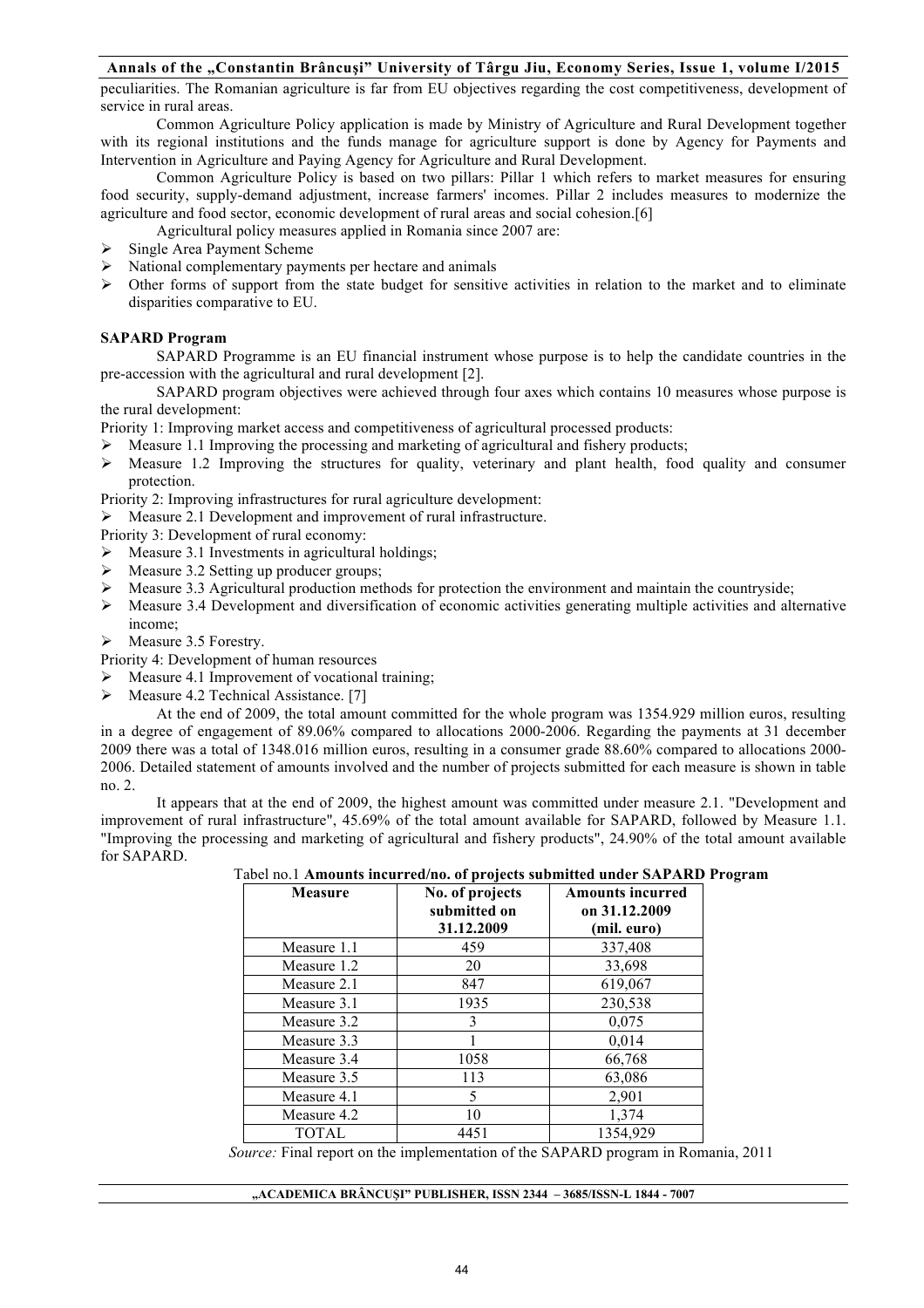### **National Rural Development Programme 2007-2013**

National Rural Development Programme is a rural development programme that addresses to the needs of rural areas, refers to the reduction as quickly as possible, of the disparities in socio-economic development of Romania comparative to other Member of the EU.

National Rural Development Programme 2007-2013 includes four axes for supporting the modernization and development of the Romanian countryside. Within each axis there are several measures and sub-measures which meet specific needs, were determined allocated amounts, eligibility conditions, the amount of public funding, private coofinantarea. For each project submitted for funding are established indicators of investment economic performance which must be substantiated by the investment beneficiary.

- The total funds for rural development (8,022 billion) distributed across the four axes are as follows:
- $\geq$  over 3 billion euro, ~ 45% of the total, is for axis 1 (Increasing the competitiveness of agriculture and forestry) whose purpose is to increase competitiveness in agriculture and forestry;
- ! 25% for axis 2 (Improving the environment and the countryside) whose purpose is improving the environment and the countryside;
- $\geq$  27.5%- about 2 billion euro for axis 3 (quality of life in rural areas and diversification of the rural economy) which refers to the diversification of the rural economy;
- $\triangleright$  2.5% of the amount is allocated for axis 4 Leader. [12]

| <b>Measure</b>            |                                      | <b>Submitted projects</b> |                     | <b>Selected projects</b> |                      | Contracts / funding<br>decisions |                        | <b>Payments</b>     |
|---------------------------|--------------------------------------|---------------------------|---------------------|--------------------------|----------------------|----------------------------------|------------------------|---------------------|
|                           |                                      | No.                       | <b>Public value</b> | No.                      | <b>Public values</b> | No.                              | <b>Public</b><br>value | <b>Public value</b> |
| 111                       |                                      |                           |                     |                          |                      | 36                               | 21,033,279             | 15,555,340          |
| 112                       |                                      | 22,494                    | 630,074,066         | 13,446                   | 339,118,514          | 12,979                           | 326,195,035            | 275, 155, 545       |
| 121                       |                                      | 8,154                     | 3,008,189,08<br>3   | 3,375                    | 1,250,133,509        | 2,643                            | 826,480,160            | 561,909,935         |
| 122                       |                                      | 20                        | 3,011,934           | 18                       | 2,513,937            | 17                               | 2,384,188              | 1,078,760           |
| 123                       |                                      | 1,762                     | 1,771,015,95<br>5   | 923                      | 908,484,590          | 586                              | 508,094,173            | 308,886,428         |
| XS scheme<br>13/123A/2008 |                                      | 247                       | 113,706,025         | 215                      | 101,626,174          | 147                              | 55,878,881             | 48,236,053          |
| XS scheme<br>28/123F/2008 |                                      | 177                       | 78,896,763          | 157                      | 67,450,879           | 88                               | 33,881,683             | 27,047,902          |
| Scheme N578/2009          |                                      | 453                       | 311,099,775         | 292                      | 216,093,918          | 196                              | 111,416,127            | 65,726,116          |
| 125                       |                                      | 1,701                     | 1,789,032,85<br>4   | 555                      | 611,012,899          | 544                              | 556,000,952            | 383, 334, 439       |
| 141                       |                                      | 88,846                    | 666,345,000         | 63,544                   | 476,580,000          | 58,340                           | 388,673,733            | 285,274,687         |
|                           | <b>PNDR</b>                          | 86                        | 16,870,702          | 80                       | 15,560,049           | 62                               | 12,350,816             | 3,922,505           |
| 142                       | Transferred<br>from<br><b>SAPARD</b> |                           |                     |                          |                      | 3                                | 69,794                 | 47,420              |
| 143                       |                                      |                           |                     |                          |                      | $\overline{7}$                   | 12,415,223             | 5,084,766           |
| 211                       |                                      |                           |                     |                          |                      |                                  |                        | 767,604,310         |
| 212                       |                                      |                           |                     |                          |                      |                                  |                        | 428,932,628         |
| 214                       | <b>PNDR</b>                          |                           |                     |                          |                      |                                  |                        | 1,403,881,79<br>3   |
|                           | Transferred<br>from<br><b>SAPARD</b> |                           |                     |                          |                      | $\mathbf{1}$                     | 9,498                  | 7,837               |
| 215                       |                                      |                           |                     |                          |                      |                                  |                        | 291,538,264         |
| 221                       | <b>PNDR</b>                          | 52                        | 4,354,839           | 40                       | 3,775,661            | 23                               | 1,536,278              | 375,903             |

#### Tabel no. 2 **Projects funded by the RDP (2008- february 2015)** euro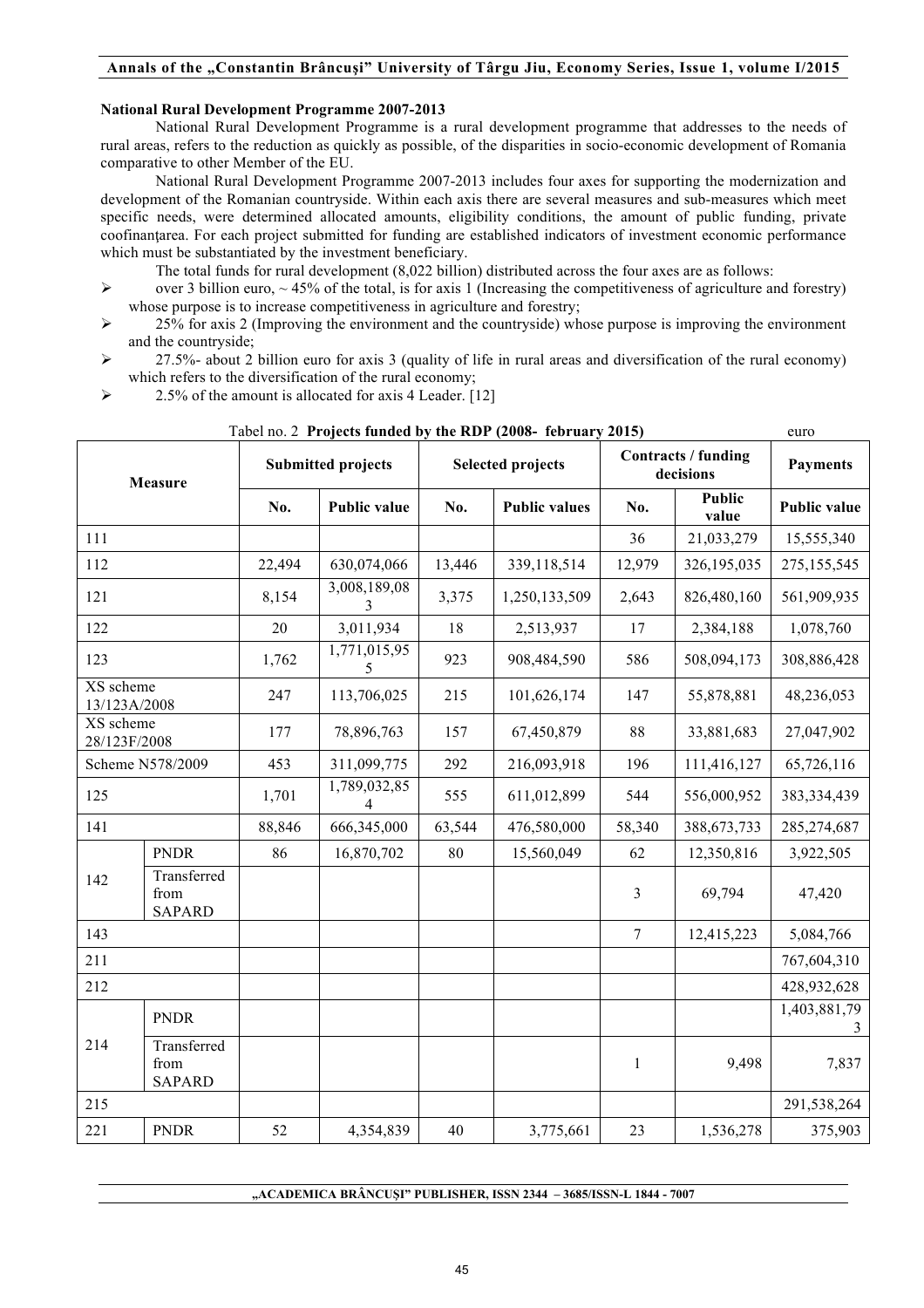| Annals of the "Constantin Brâncuși" University of Târgu Jiu, Economy Series, Issue 1, volume I/2015 |                                      |         |                    |        |               |                |                   |                   |
|-----------------------------------------------------------------------------------------------------|--------------------------------------|---------|--------------------|--------|---------------|----------------|-------------------|-------------------|
|                                                                                                     | Transferred<br>from<br><b>SAPARD</b> |         |                    |        |               | 3              | 13,796            | 11,452            |
| 312                                                                                                 |                                      | 9,499   | 1,317,172,80<br>9  | 4,187  | 535,514,693   | 3,228          | 416,581,191       | 261,928,300       |
| 313                                                                                                 |                                      | 3,703   | 569,890,748        | 2,584  | 392,089,882   | 1,753          | 247,330,034       | 84,494,620        |
| 322                                                                                                 |                                      | 3,317   | 7,646,850,03<br>6  | 886    | 1,943,039,631 | 878            | 1,737,907,2<br>12 | 1,406,994,76<br>5 |
| 4.1                                                                                                 |                                      | 8,677   | 449,190,551        | 6,391  | 336,823,338   | 6,329          | 325,932,345       | 95,231,380        |
| 421                                                                                                 |                                      | 197     | 5,994,406          | 53     | 1,375,330     | 31             | 634,595           | $\left($          |
| 431.1                                                                                               | Phase 3                              | 112     | 4,920,162          | 111    | 4,827,533     | 98             | 4,097,403         | 3,205,795         |
|                                                                                                     | Phase $1+2$                          |         |                    |        |               | 8              | 1,704,000         | 1,657,317         |
| 431.2                                                                                               |                                      |         |                    |        |               | 163            | 66,907,378        | 34,553,231        |
| 511                                                                                                 |                                      |         |                    |        |               | 135            | 69,992,545        | 90,499,094        |
| Guarantee schemes for<br>the agricultural sector<br>and small and medium<br>enterprises             |                                      |         |                    |        |               | $\overline{2}$ | 115,313,453       | 115,313,453       |
| 611                                                                                                 |                                      |         |                    |        |               |                |                   | 395,012,419       |
| <b>TOTAL</b>                                                                                        |                                      | 149,497 | 18,386,615,7<br>08 | 96,857 | 7,206,020,537 | 88,300         | 5,842,833,7<br>74 | 7,362,502,45      |

*Source:* http://www.madr.ro/ro/pndr/situatia-proiectelor-depuse.html

The amount allocated by RDP 2007-2013 is 8,022 billion euro. The projects amount selected in February 2015 was 7.21 billion euro, resulting in a high absorption rate.

For the financial year 2007-2013, axis 1 has received the most significant financial allocation, 3.17 billion euro. Regarding the value of the selected projects under Axis 1, by measure 121 "Modernisation of agricultural holdings" were consumed the most important amounts respectively 1.250.133.509euro, ie a total of 3375 projects selected, followed by measure 123 "Increasing the value of agricultural and forestry products ", 908.484.590euros, a number of 923 projects selected.

It is found that the lowest amount is allocated to Axis 4 LEADER, which plays a vital role in the development of the rural area by supporting rural development projects made by local communities in public-private partnership.

#### **National Rural Development Programme 2014-2020**

Romania's rural development priorities for the period 2014-2020 are:

- farm modernization, openness to marketing and processing of agricultural products;
- $\triangleright$  supporting the establishment of young farmers;
- $\triangleright$  rural development by modernizing infrastructure, attracting investment in rural areas, creating new jobs;
- $\triangleright$  development of small and mediul organizations in rural non-agricultural sectors;
- $\triangleright$  local development through LEADER;
- $\triangleright$  development of fruit sector through a dedicated programme. [9]

Regarding investment measures proposed by National Rural Development Programmes 2014-2020, those are divided into five measures which contains several sub-measures (see table no. 5).

#### Tabel no. 3 **Proposed investment measures and allocated amounts by National Rural Development Programmes 2014-2020**

#### **I. Investment measures in agriculture sector, rural businesses and rural space**

| No. | <b>Measures</b>               | Proposes measures for 2014-2020           | <b>Alocated</b><br>amounts<br>2014-2020<br>(mil. euro) |
|-----|-------------------------------|-------------------------------------------|--------------------------------------------------------|
|     |                               | Investments in agricultural holdings      | 757,968                                                |
|     |                               | Investments in processing / marketing of  | 429,0356                                               |
|     | Investment in physical assets | agricultural products                     |                                                        |
|     |                               | Investment for development, modernization | 570,0242                                               |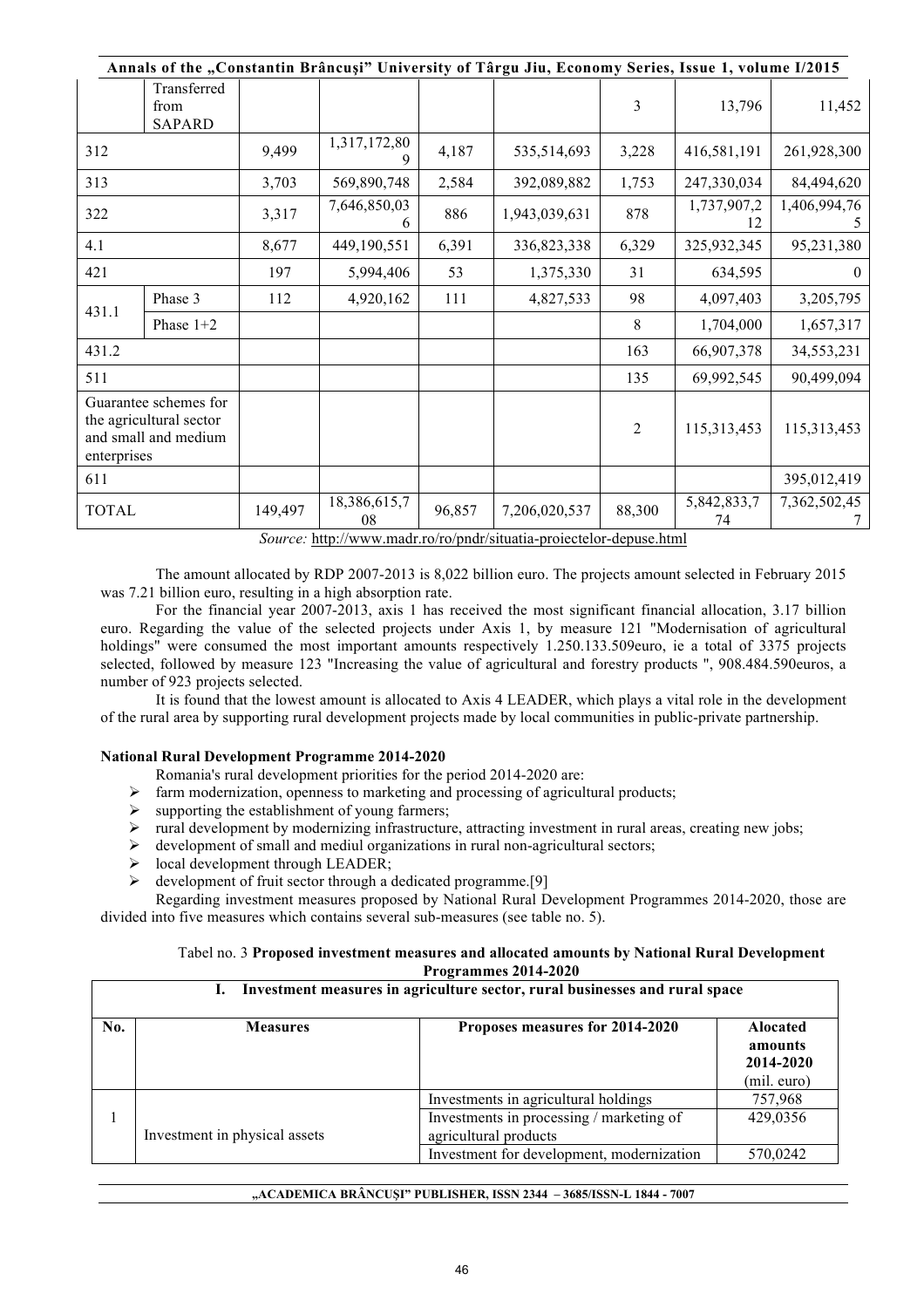|                |                                             | Annals of the "Constantin Brâncuși" University of Târgu Jiu, Economy Series, Issue 1, volume I/2015 |            |
|----------------|---------------------------------------------|-----------------------------------------------------------------------------------------------------|------------|
|                |                                             | and adaptation of agriculture and forestry                                                          |            |
|                |                                             | infrastructure                                                                                      |            |
|                |                                             | Support for young farmers installation                                                              | 400,3556   |
|                |                                             | Support for the development of small farms                                                          | 150,0019   |
| $\overline{2}$ | Developing farms and businesses             | Support for the develope non-agricultural                                                           | 100,000    |
|                |                                             | activities in rural areas                                                                           |            |
|                |                                             | Investment in the creation and development                                                          | 150,00     |
|                |                                             | of non-agricultural activities                                                                      |            |
|                | Basic services and village renewal in rural |                                                                                                     | 1 100, 595 |
| 3              | areas                                       |                                                                                                     |            |
|                | <b>Total</b>                                |                                                                                                     | 3657,9803  |
|                |                                             | <b>LEADER</b><br>I.                                                                                 |            |
| $\overline{4}$ | Leader                                      |                                                                                                     | 624,932    |
|                |                                             | II. Programme dedicated to fruit sector                                                             |            |
| 5              | Modernization of farms                      |                                                                                                     | 260,00     |
| 6              | Processing and marketing of agricultural    |                                                                                                     | 40,00      |
|                | products                                    |                                                                                                     |            |
| $\tau$         | Cooperation                                 |                                                                                                     | 15,00      |
| 8              | Producer groups                             |                                                                                                     | 5,00       |
|                | <b>Total</b>                                |                                                                                                     | 320,00     |
|                |                                             | IV. Environmental and climate measures                                                              |            |
| 9              | Afforestation and creation of woodland      |                                                                                                     | 105,695    |
|                | and forest belts                            |                                                                                                     |            |
| 10             | Agri-environment and climate                |                                                                                                     | 849,964    |
| 11             | Organic farming                             |                                                                                                     | 200,686    |
| 12             | Payments to areas facing natural            |                                                                                                     | 1 230,796  |
|                | constraints or other specific constraints   |                                                                                                     |            |
|                | <b>Total</b>                                |                                                                                                     | 2387,141   |
|                |                                             | V. Support measures                                                                                 |            |
| 13             | Knowledge transfer and information          | Support for training and skills acquisition                                                         | 25,386     |
|                | actions                                     |                                                                                                     |            |
| 14             | Counseling services                         | Advisory services for farmers, young                                                                | 25,386     |
|                |                                             | farmers, micro enterprises and small                                                                |            |
|                |                                             | enterprises                                                                                         |            |
| 15             | Cooperation (to enable operational          | Support for the establishment and operation                                                         | 13,021     |
|                | innovation groups)                          | of operational groups for the development of                                                        |            |
|                |                                             | pilot projects, new products, practices,                                                            |            |
|                |                                             | processes and technologies in the                                                                   |            |
|                |                                             | agricultural, food and forestry sector                                                              |            |
| 16             | Risk management (mutual fund)               |                                                                                                     | 200,00     |
| 17             | Technical assistance including the          |                                                                                                     | 178,368    |
|                | National Network for Rural Development      |                                                                                                     |            |
|                | <b>Total</b>                                |                                                                                                     | 442,161    |
|                | Total (measure I-V)                         |                                                                                                     | 7.412,2143 |

*Source:* National Rural Development Programmes 2014-2020, author's view

Regarding the amounts allocated by National Rural Development Programmes 2014-2020, we find that they are grouped in five axes, the total amount allocated is 7412,2143 million euro, noticeably higher than the amount allocated for 2007-2013, 7.13 billion euro. If it makes a hierarchy of allocations within each axis, we find that the most significant amount is allocated to axis 1 (49,35% of the total amount allocated by the RDP), followed by Axis 4, Axis 2, Axis 5, Axis 3. The amounts distribution for the period 2014-2020 for each axis was achieved by absorption achieved in the financial year 2007-2013.

# **6. Conclusions**

Agriculture is an important sector of the national economy that can generate important financial resources for the national economy. One of the difficulties facing by the romanian agriculture is reflected in the lack of adequate funding. From a practical point of view, agriculture financing ways are:

 $\triangleright$  external sources in the form of bank loans;

own farms sources;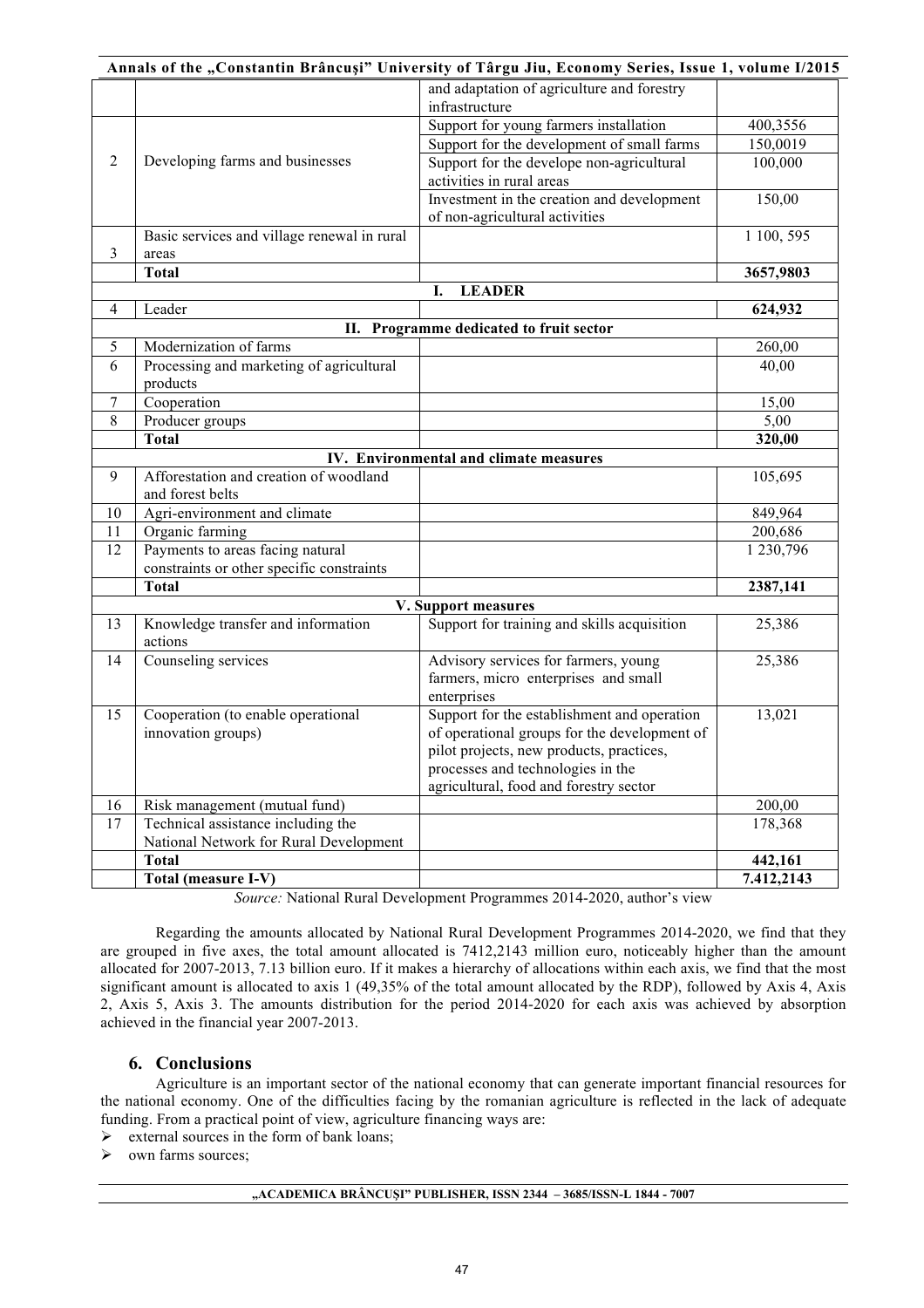subsidies, transfers from the state budget;

 $\blacktriangleright$  european funds.

Regarding the agriculture lending, the most commercial banks have interest in granting loans under certain conditions. Agricultural credit conditions, however, are difficult to meet by most farmers, thus beeing favored large farms. In this regard the central organizations have take a series of measures that relate to the establishment of funding schemes, interest subsidies, grant funding lines, etc. However, the loans granted to agriculture in 2012 was less than 4% of total available loans.

Common Agricultural Policy (CAP) is one of the most important instruments in European policy implementation, being addressed to the agricultural sector support (Pillar I: direct payments) and rural development (Pillar II: funding national programs). The way that were divided the amounts for each country was the result of internal negotiations, being a model of compromise between the interests of states with strong agricultural sector, which sustained significant allocations under this program, and the targets of the countries that benefit lesser of those funds. The divergent between net contributor states and those that benefit from the implementation of the CAP are present in discussions for the period 2014-2020.

One of the most important sources of financing for agriculture refers to european funds. On the one hand it is about the direct area payments and livestock to farmers under certain conditions and on the other hand is about funding programs by SAPARD and National Rural Development Programmes.

SAPARD programm was a pre-accession financial instrument through the four axes contributed significantly to rural development. The success of the program is resulting from the large number of projects implemented at the end of 2009 totaled 4451, value of 1354,929 million euro. This results in an absorption of about 89% compared to the amount initially allocated

National Rural Development Programme is one of the main tools for producing social change with a clear interventionist vision, but for some substantial transformation it is necessary a better adequacy of financial support measures to the romanian reality, organization of land ownership, increase investment attractiveness in rural areas. So just harmonize the financial programs with the land structure and economic climate of rural areas can be produced substantial changes to ensure solid foundations to be able to talk about a developed rural area.

Regarding the financing of rural development projects through National Rural Development Programmes, it is important to note that this programm aimed the continuation of rural development initiated in the pre-accession period through a set of measures and sub-measures adapted to each country. In National Rural Development Programmes 2007-2013 were available four axes and 21 measures of project financing. Total funds allocated for rural development were 7,13 billion euro. The total amount consumed and payed to the beneficiaries was 6,248 billion euro which is related to a number of 87537 projects. Comparing the initial allocated amount with the spent amount is resulting an absorption of 87,63%.

The amount alocated to Romania for rural development for period 2014-2020 was made based on the absorption of the previous year. Thus for National Rural Development Programmes 2014-2020 is expected to be allocated a total amount of 7,412 billion euros, a higher allocation comparative with the previous period with 3,95%. This assignment is available in five major measures of financing.

Considering the insufficient exploitation of rural resources, underdeveloped agriculture and the current funding situation of romanian agriculture, we propose the following:

- ! establishment of an agricultural bank who gave credits to the farmers under certain specific conditions that characterise the agriculture sector;
- $\triangleright$  simplify the conditions for granting loans for the financing projects undertaken by National Rural Development Programmes. In this way it will increase the absorption of European funds and therefore will be developed the rural areas.

**"This work was supported by the project "Excellence academic routs in the doctoral and postdoctoral research-READ" co-funded from the European Social Fund trough the Development of Human Resource Operational Programme 2007-2013, contract no. POSDRU /159/1.5/S/137926."**

# **7. References**

**[1]** Alexandri C., Luca L., *Romania and CAP reform*, Agricultural Economics and Rural Development, 2008, nr. 3–4, p. 161–180;

**[2]** Băviţă I. (coordonator), *Ghid practice privind contabilitatea în agricultură*, Editura Alpha MDN, Buzău, 2011;

**[3]** Cioarna A., Cilan T., *Economie generală (Teorie; probleme de reflecţie; aplicaţii practice)*, Editura Mirton, Timişoara, 2006;

**[4]** Hinescu A., Ludusan N., Burja C., Bele I., Cocoi L., *Managemnetul si gestiunea exploatatiei agricole*, Editura Rispoprint, Cluj-Napoca, 2005;